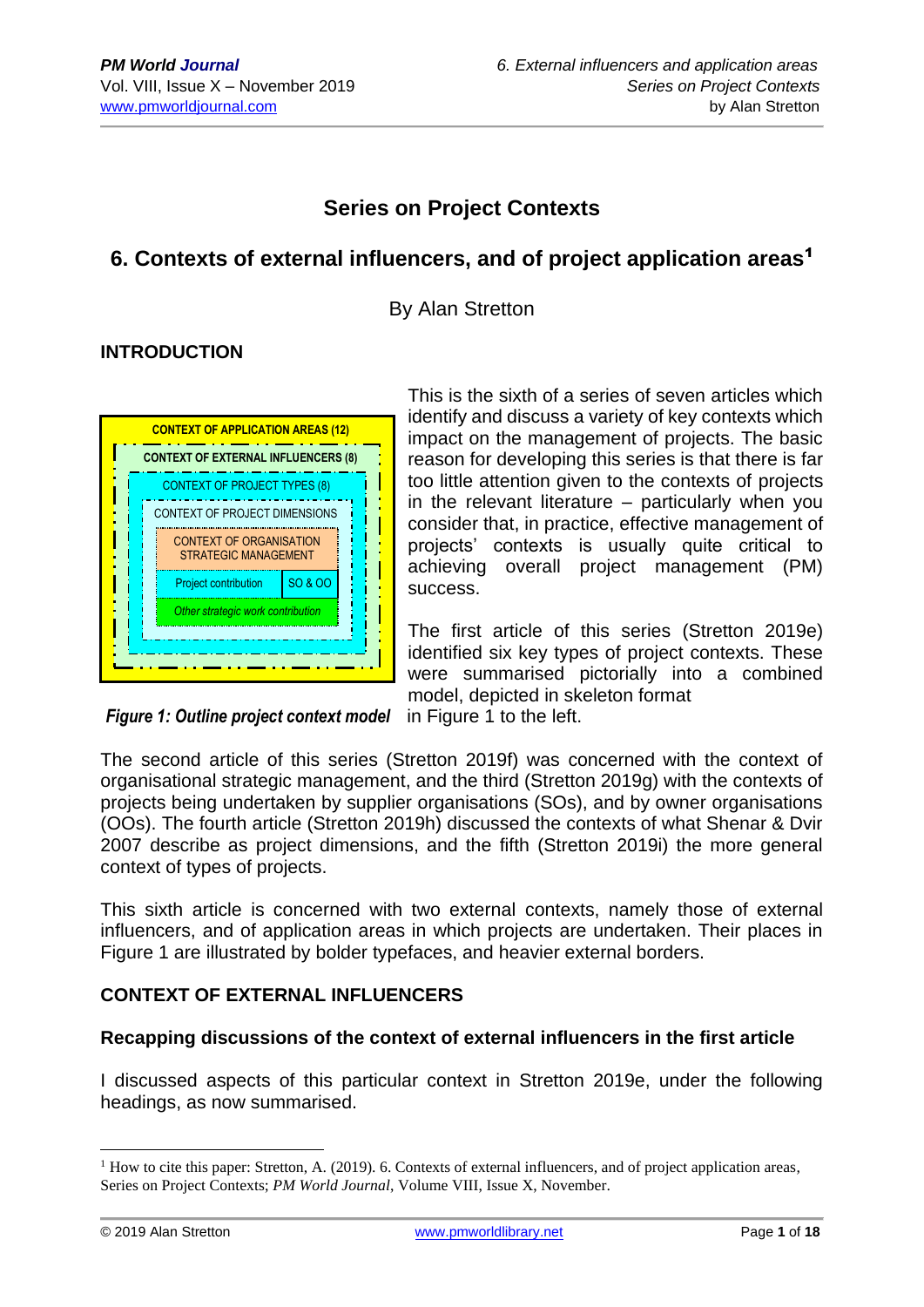# *Types of external influencers*

The following table lists potential external stakeholders, derived from Stretton 2018j.

| <b>EXTERNAL INFLUENCERS</b>                                                                                                                                                   |                                                                                                                                                                                                  |                                                                                                                                                                                                                         |                                                                                                                                                                   |  |  |  |  |  |  |
|-------------------------------------------------------------------------------------------------------------------------------------------------------------------------------|--------------------------------------------------------------------------------------------------------------------------------------------------------------------------------------------------|-------------------------------------------------------------------------------------------------------------------------------------------------------------------------------------------------------------------------|-------------------------------------------------------------------------------------------------------------------------------------------------------------------|--|--|--|--|--|--|
| <b>Political/Regulatory Actors</b><br>Governments<br>Politicians<br>Lobbyists<br><b>NGOs</b><br><b>Regulatory bodies</b><br>International institutions<br>• External auditors | <b>Technological Actors</b><br>Patent offices<br>$\bullet$<br>Universities<br>Research institutes<br>Standardisation bodies<br><b>Socio-Cultural Actors</b><br>Media<br>$\bullet$<br>Communities | <b>Economic Actors</b><br>Tax authorities<br>$\bullet$<br>Central banks<br>$\bullet$<br>• Employers federations<br>Unions<br>$\bullet$<br>Stock exchanges<br>$\bullet$<br><b>Parasitic Participants</b><br>Opportunists | <b>External champions</b><br>Entrepreneurs<br><b>Developers</b><br><b>Visionaries</b><br>Investors<br>$\circ$ Funders<br>$\circ$ Sponsors<br>$\circ$ Shareholders |  |  |  |  |  |  |
| <b>Industry Insiders/Outsiders</b><br>Competitors<br>Complementors                                                                                                            | • Opinion leaders<br>Religious organisations<br>Environmentalists                                                                                                                                | <b>Activists</b><br>$\bullet$<br>Causes<br>$\bullet$<br>Intervenor groups                                                                                                                                               | <b>Purchasers</b><br>Owners/users<br>Customers                                                                                                                    |  |  |  |  |  |  |

 *Figure 2: A listing of potential external influencers*

In Stretton 2018j I discussed a group of project stakeholders that Pirrozi 2017 described as influencers. In Figure 2 I have expanded on these to include other external stakeholders who can also influence the project. The above listing is rather a generalised one, and does not take account of particular influences which apply to only a few projects of a particular type – e.g. adverse geophysical conditions.

*Adding the context of external influencers to the previous contexts*



*Figure 3: Adding the context of external influencers to previous contexts*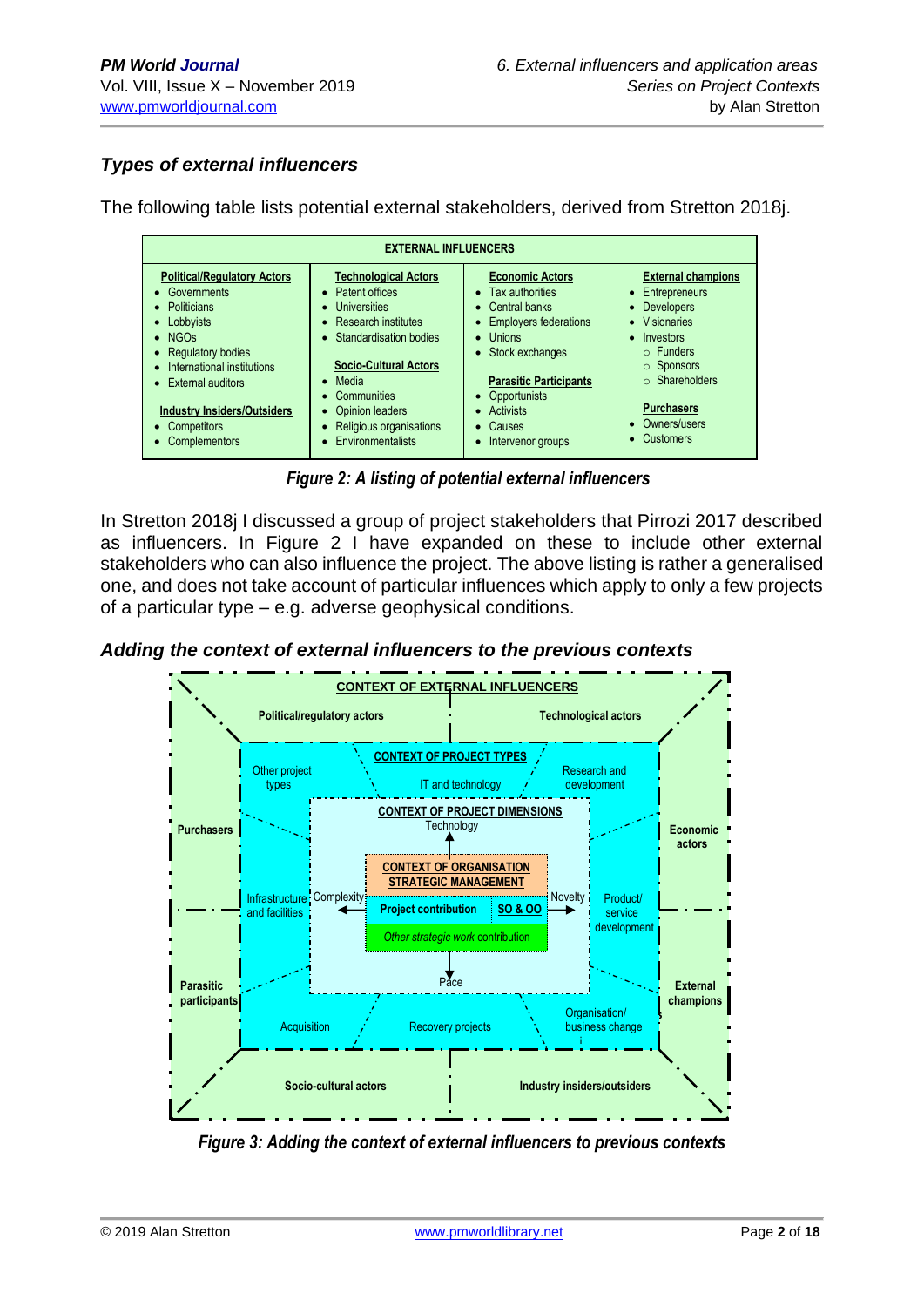## **The key importance of recognising and accommodating external influencers**

There have been multitudinous cases where failure to identify and/or deal with potential and/or actual adversarial external influencers have adversely affected, and in some cases killed, a project. This is an absolutely key context in which the project manager and team must be fully cognisant of the importance of recognising and accommodating all external influencers. Fortunately the importance of stakeholders, including the latter type, is being increasingly discussed in the project management literature, so that there is every reason to believe that this situation should be improving.

In this article I will confine my discussion to just one overarching aspect of external influencers, namely the broader VUCA environment which is becoming so pervasive.

#### **The broader external VUCA influence**

*The new norm is a business environment where the challenges caused by the Volatility, Uncertainty, Complexity, and Ambiguity (VUCA) are accelerating. (Hubbard & Rogers 2019)*

The message of this lead quotation from Hubbard & Rogers 2019 has been increasingly reflected in the general management and project management literature at large for many years. The VUCA acronym is widely used, but often not defined. These authors have given the following descriptions of general characteristics of the VUCA components (adapted from their Figure 2).

#### *Volatility*

- Situations/events/changes are unexpected, may be relatively unstable, and/or may be of unknown duration.
- Changes are frequent and may be unpredictable.
- Situations/events may be understandable with what relevant information is then available.
- Number of possible actions/decisions are constantly changing in relationship to the stability and/or duration of situations/events.

#### *Uncertainty*

- Situations/events underlying causes and probable effects are generally known or are unknowns that can become known.
- Basic lack of relevant information related to the situations/events causing a lack of clarity.
- Nature or volume of any information may be inadequate to successfully process.
- Unknown whether situations/events will drive changes or produce ramifications

#### *Complexity*

- Situations/events are composed of multiple, and possibly some interconnected, parts, and variables.
- Limited relevant information is available, but some can be assumed/ predicted.
- Overall volume of information available may be over-whelming, and/or the nature of it may be too intricate and/or compound, to adequately process or analyse.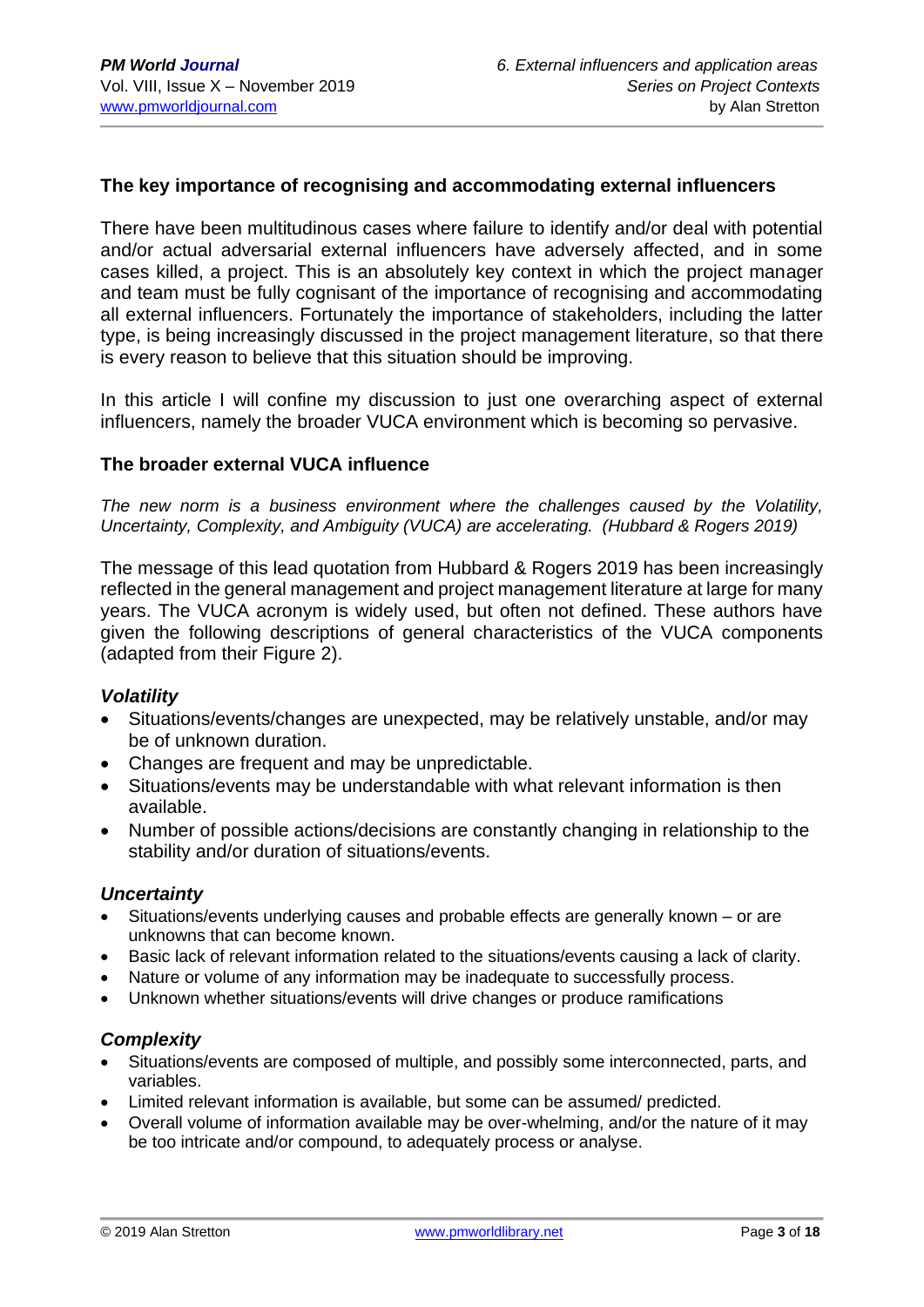# *Ambiguity*

- Situations/events present as unknown-unknowns no precedents exist for making predictions.
- Unclear cause and effect relationships with, or among, situations/ events.
- Available information does not clarify situations/ events and represents a lack of knowledge.
- Former ways of conducting operations no longer apply.

#### *Managing projects in the VUCA context*

Hubbard & Rogers have developed what they describe as "General approaches in managing" each of the VUCA components, which are set down in their Figure 2.

As we have already seen in Stretton 2019h in this series, Shenhar & Dvir 2007 have very substantial guidelines on managing various levels of their two Uncertainty dimensions in their NTCP model – namely Novelty (Goals Uncertainty) and Technology (Task/methods Uncertainty) – and of their Complexity dimension. There are undoubtedly many other similarly management guidelines for various VUCA components elsewhere in the literature.

However, taking a longer-term overview of the emergence of the VUCA environment, and its relevance for project management, there have been many publications in the relevant literature which have been concerned about differences between managing projects in the relatively stable predictable environments which are often associated with the latter half of the last century, and the VUCA environment of this earlier part of the current century. Hubbard & Rogers (amongst others) describe the latter as a 4<sup>th</sup> Industrial Revolution era.

Pace 2019 evidently distinguishes between the former and the latter when he says,

There are two main categories of project management methodologies: plan driven and change driven (Table 1). ……

| <b>Plan driven methods</b>   | <b>Change driven methods</b> |
|------------------------------|------------------------------|
| Waterfall                    | Scrum                        |
| Critical path method         | XP (extreme programming)     |
| <b>Critical chain method</b> | Lean                         |
| <b>PRINCE2</b>               | Kanban                       |
| <b>SPIRAL</b>                | <b>Six Sigma</b>             |

*Figure 4: Plan and change driven PM methods – adapted from Pace 2019, Table 1*

It appears that change driven methods are still evolving in the context of managing projects in the VUCA environment, and I doubt that anyone can predict even the shorterterm consequences with any degree of confidence, let alone the longer term.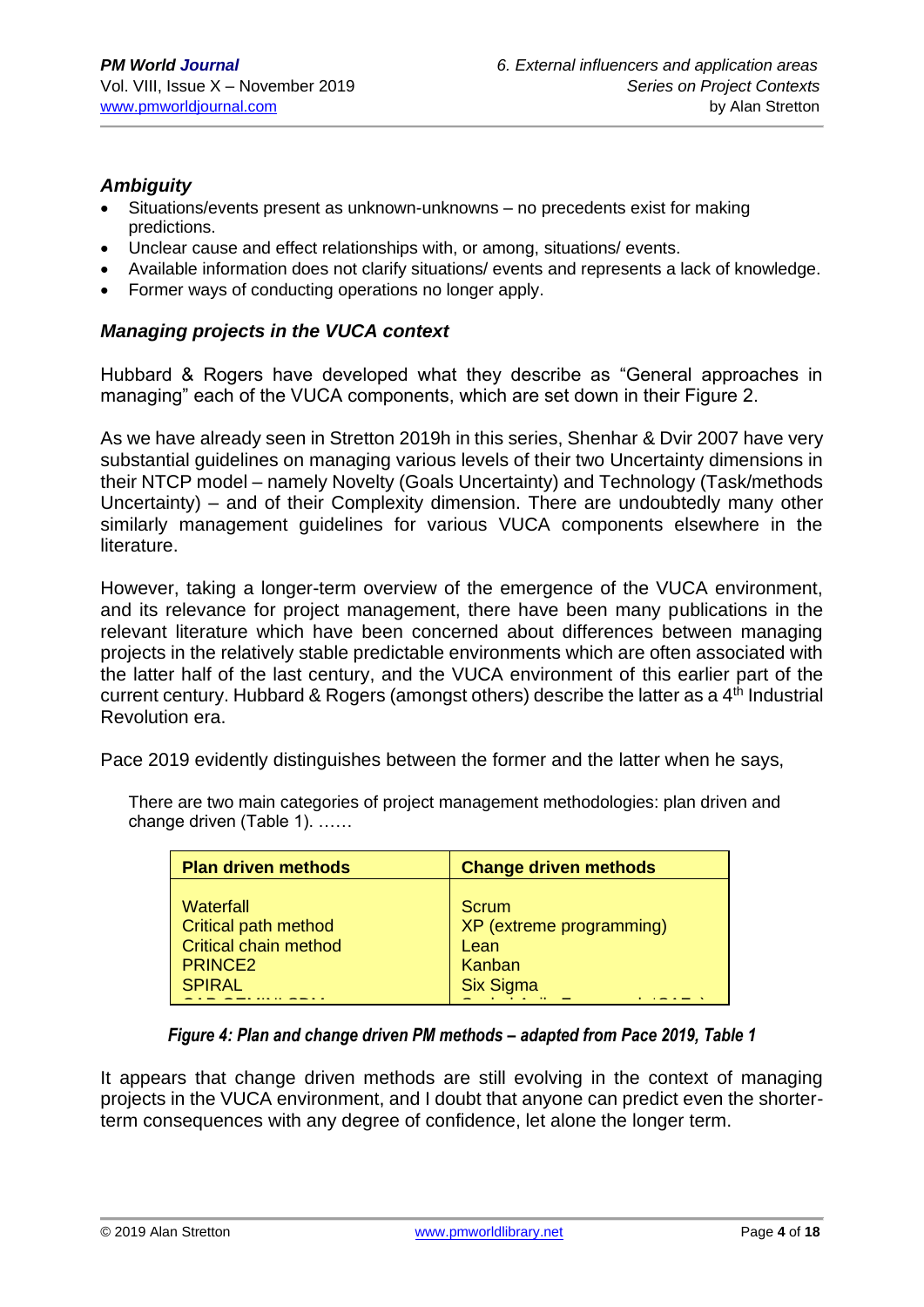Concluding this short section on the VUCA environment in the broader context of external influencers on projects, I can only observe that managing projects effectively in this environment is one of the most significant mainstream challenges being faced by project management, and is still very much a work in progress.

We now move on to the second major contextual area to be discussed in this article.

# **CONTEXT OF TYPES OF PROJECT APPLICATION AREAS**

### **Recapping discussions of types of project application areas in the first article**

The types of application areas shown in the first article were derived mainly from Japan's P2M (PMAJ 2008), with the additional of a *Disaster* application area, plus an *Other application areas* component. I have made one change to the application areas shown in the first article, substituting *Aerospace/Defence* for *Administrative initiatives* (now consigned to *Other application areas*), simply because of its size and importance, particularly in the USA.



*Figure 5: Adding the context of application areas to previous contexts*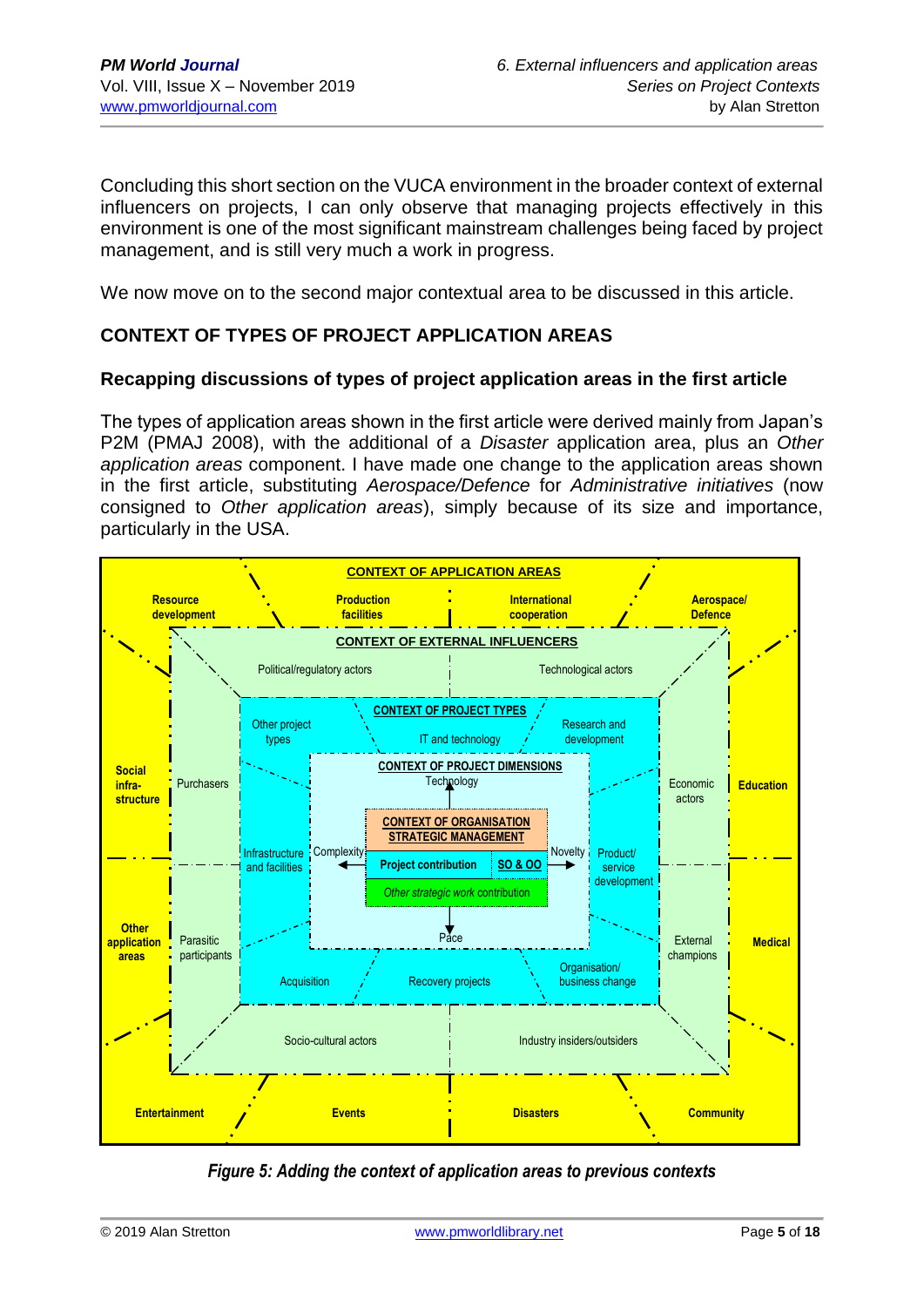I did not make any substantive comments about the context of application areas in the first article of the series, but will develop one particular theme in some detail later, after some more general commentaries.

#### **The importance of knowing how things are done in your application area**

In Stretton 2019i I discussed the importance of having a very good knowledge about the nature of the work to be done within each project type. I noted that, in addition to appropriate skills in project management per se, the project manager and project team members need to bring specific nature-of-work related knowledge, skills and experience to bear on their project to ensure that the totality of the work is effectively prosecuted.

Equally important to project success is having a very good knowledge of how things are done in the application areas in which you are undertaking your project, no matter what type of project it is. Shenhar & Dvir 2007:198 discussed this topic in the context of the industry in which the project is being undertaken as follows.

One of the major contextual factors affecting project management is the specific industry in which the project is being run. It is no secret that different industries have different ways of managing projects. Although you can find specific books and studies on project management in particular industries, the differences in project management among industries have rarely been identified, studied, collected, or reported. ….. The differences can be found in, among other things, processes, tools, techniques, standards, applications, and, of course, the technical differences and the specific technologies.

Evidently, there is more information available about some types of industries or application areas than others. There are a couple of problems here.

First, of course, it is virtually impossible to list all application areas/ industries in which projects are undertaken. Those appearing in Figure 5 are, at best, only partly representative – the "other application areas" could be very voluminous indeed.

Second, as Shenhar & Dvir imply, it would be similarly impossible to detail differences for projects in all application areas/ industries, even if the latter could be identified. So, Shenhar & Dvir tackled this situation by choosing five major industries as a representative sample of the spectrum of industries at large, and identifying differences between them in relation to seven characteristics of projects, as now briefly discussed.

#### **An outline of major differences among projects in five common industries**

Figure 6 below shows the format of Table 10-2 from Shenhar & Dvir 2007. The nature of each of the five industries is broadly indicated in the "Typical products" row. The seven characteristics described for each are listed down the left-hand side, with example details shown for the first characteristic, *Focus.*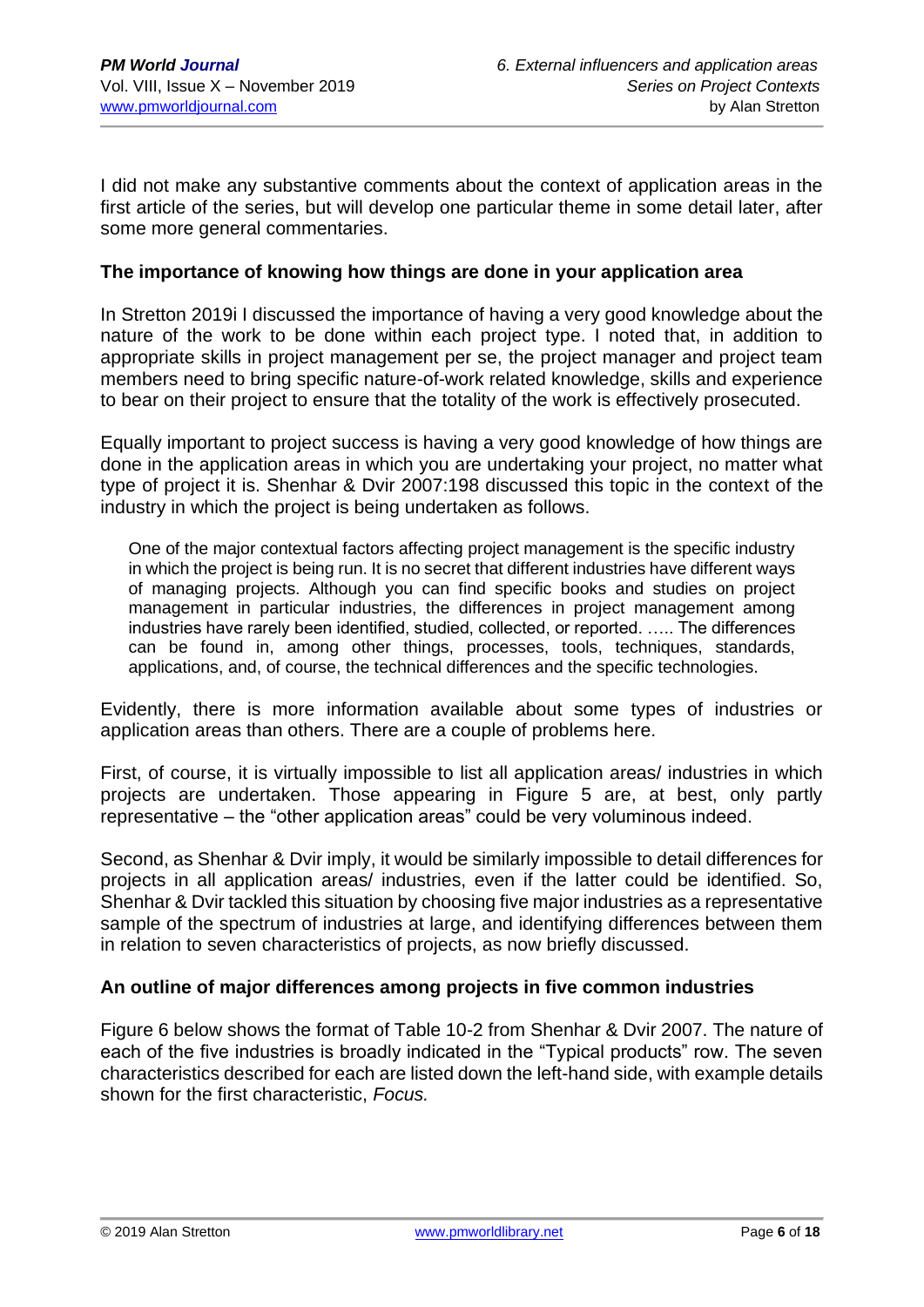| <b>CHARACTERISTICS OF PROJECTS IN VARIOUS INDUSTRIES</b> |                                              |                                                                               |                                                               |                                            |                                                                     |  |  |  |  |  |
|----------------------------------------------------------|----------------------------------------------|-------------------------------------------------------------------------------|---------------------------------------------------------------|--------------------------------------------|---------------------------------------------------------------------|--|--|--|--|--|
| <b>Characteristic</b>                                    | <b>Construction</b>                          | <b>Equipment and</b><br>devices                                               | <b>Pharmaceutical</b><br>and health care                      | <b>Software</b>                            | <b>Process</b>                                                      |  |  |  |  |  |
| <b>Typical products</b>                                  | <b>Buildings, roads, etc</b>                 | <b>Combination of hard-</b><br>ware and software;<br><b>Tangible products</b> | <b>Drugs, medical</b><br>devices                              | <b>Applications and</b><br>services        | <b>Process to produce</b><br>materials: oil,<br>chemical substances |  |  |  |  |  |
| <b>Focus</b>                                             | Functional and archi-<br>tectural aesthetics | Cost, product<br>performance, and<br>product features                         | Impact on public<br>health, longevity,<br>and quality of life | Functionality, cost,<br>upgrade capability | Volume, cost,<br>continuity, efficiency                             |  |  |  |  |  |
| <b>Product definition</b>                                |                                              |                                                                               |                                                               |                                            |                                                                     |  |  |  |  |  |
| Regulations,<br>standards, approval                      |                                              |                                                                               |                                                               |                                            |                                                                     |  |  |  |  |  |
| <b>Processes</b>                                         |                                              |                                                                               |                                                               |                                            |                                                                     |  |  |  |  |  |
| Preparation for<br>production                            |                                              |                                                                               |                                                               |                                            |                                                                     |  |  |  |  |  |
| <b>Risk issues</b>                                       |                                              |                                                                               |                                                               |                                            |                                                                     |  |  |  |  |  |
| <b>Product support</b>                                   |                                              |                                                                               |                                                               |                                            |                                                                     |  |  |  |  |  |

# *Figure 6: Showing format of Table 10-2, Shenhar & Dvir 2007 – Characteristics of projects in various industries – with example of how Focus varies between industries*

Shenhar & Dvir have chosen what they describe as "some of the most common industries" (p.203), but of course recognise that other industries could also be discussed. However, in their words, this grouping of major industries "may be a good starting point to further focus on projects in a specific industrial environment" (p.198).

Another approach to making some sense of the context of project application areas would be to find some common attributes that are reasonably widely shared by a variety of those application areas/ industries. We have previously discussed long-term asset-based organisations in two previous articles in this series. These types of organisations appear to operate in many different application areas, and therefore to be worthy of more detailed examination in the latter context.

# **Application areas in which asset-based organisations are very prominent**

In the third article of this series (Stretton 2019g) I introduced the topic of Owner Organisations that focus on long-term assets management, exampling particularly those in the oil and gas industry, and in the commercial buildings domain.

If we look at the application areas in Figure 5 above, we can see that, in three of these, we can expect to find a large number of organisations which are dominantly asset-based, as represented below in Figure 7, which is extracted from Figure 16 in the first article of this series (Stretton 2019e).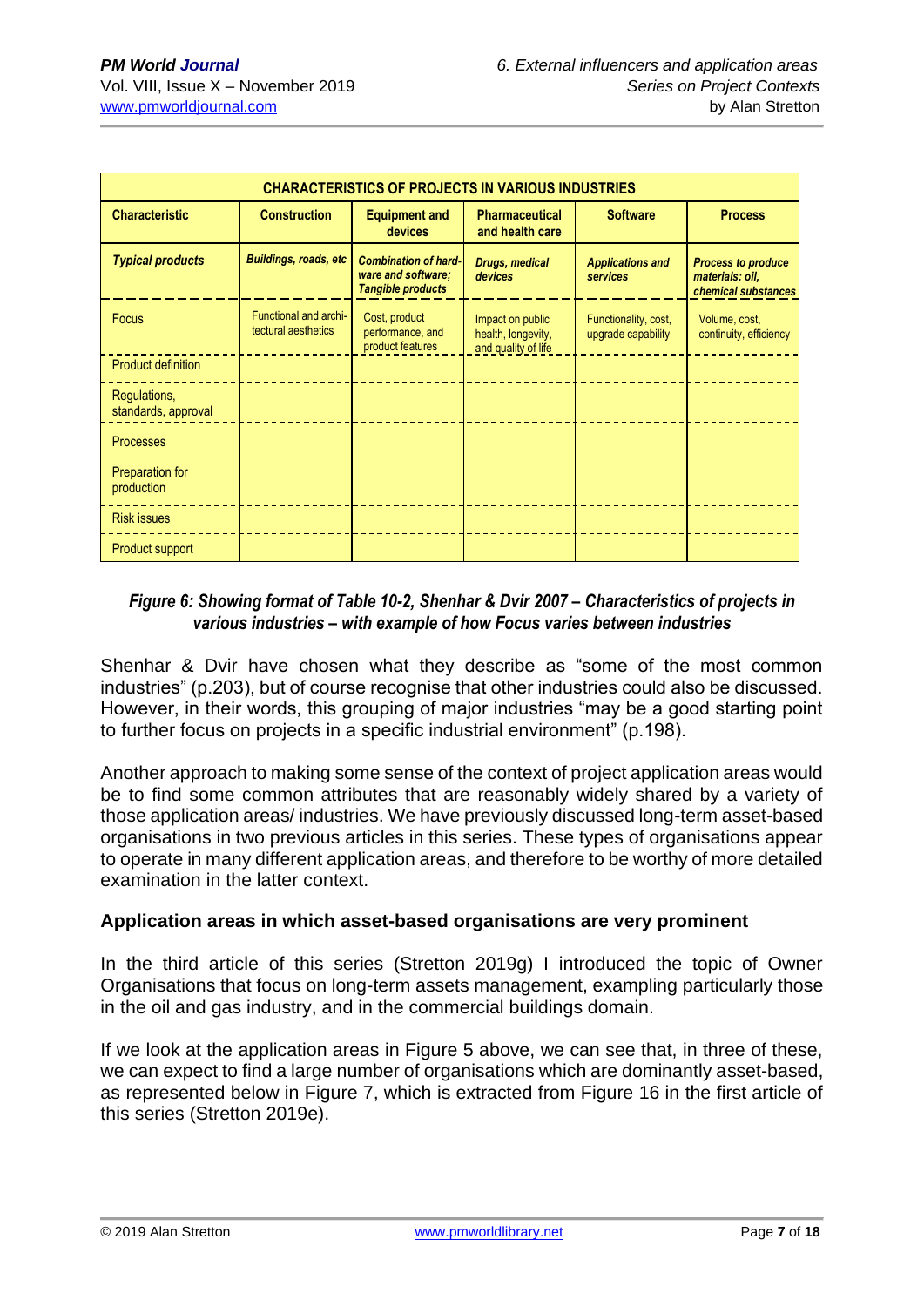| <b>SOCIAL INFRASTRUCTURE</b><br>National traffic & transportation systems; Lifeline (electricity, water, gas, info, telecommunications) systems;<br>National security and defence facilities; Urban development; Regional development; Private sector buildings;<br>Environmental preservation systems |
|--------------------------------------------------------------------------------------------------------------------------------------------------------------------------------------------------------------------------------------------------------------------------------------------------------|
| <b>RESOURCE DEVELOPMENT</b><br>Development of petroleum, natural gas & power resources; Oil refining, petrochemical, chemical, metal refining;<br>Energy conservation: Power plants and storage and delivery systems.                                                                                  |
| <b>PRODUCTION FACILITIES</b><br>Various production plants and facilities; Logistics systems; O&M Innovation of production systems (automation,<br>AI, virtual factories).                                                                                                                              |

*Figure 7: Application areas with large numbers of asset-based organisations* 

We could also extend this list to include elements from several of the other application areas in Figure 5, including educational and medical facilities, defence military bases and capabilities, certain types of international cooperation activities, community facilities, and undoubtedly many more. Indeed, in Stretton 2019g we very specifically noted the prevalence of entities and enterprises that are heavily involved in assets management and performance, and quoted from Pells 2019, who observed

Good examples are in the O&G and mining industries. …. But even better examples are cities, towns, states, government bodies and agencies (including militaries) that own, operate, maintain, replace such assets as buildings, roads, utilities, fire stations, police forces, military bases, capabilities, etc. …..

….these organizations and types of organizational contexts not only represent a huge portion of the global economy but have largely been overlooked in the PM models and bodies of knowledge.

We now move on to look a bit further at the role of projects and project management in the context of such asset-based organisations.

# **NOTES ON PROJECTS IN THE CONTEXT OF ASSET-BASED ORGANISATIONS**

*….an organisation must maintain and operate the assets that its projects produce. Organisations, whether they are corporations or government departments, will usually seek to exist for a long time. …. Projects must fit within asset management and operational environments, …. (McGrath 2007)*

#### **Recapping earlier discussions on asset-based organisations**

Stretton 2019f briefly discussed project management involvement in the context of strategic management of long-term asset-based organisations, based mainly on Giammalvo 2019, whose concerns were with "creating, acquiring, expanding, upgrading, maintaining, and eventually disposing of organizational assets", notably in the oil and gas industries. There was further discussion of management of these types of organisation in Stretton 2019g, and we noted Giammalvo's observation that the project management role is purely tactical, whereas responsibilities for strategic decisions, and the business case, lie with assets and operations management.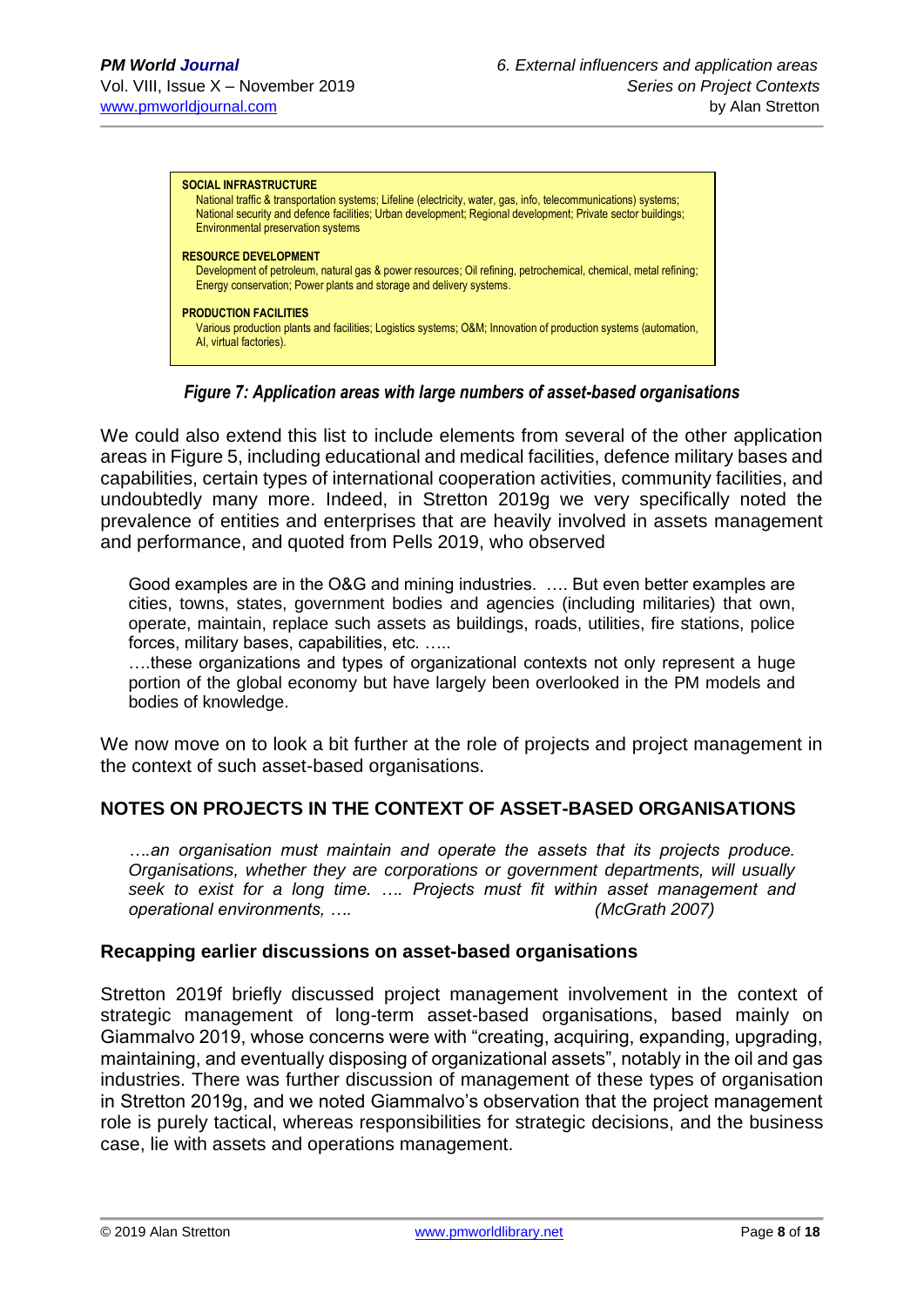I observed that, in many ways, this paralleled our experience in Lend Lease, whose own office building developments, for example, were usually reckoned to have a life span of some fifty years. We had different names for the starring actors in this quite different environment – e.g. our equivalent for "asset managers" was essentially *development managers* from the Lend Lease Development company; whilst our *investment managers* from the Lend Lease Investments company were the equivalent of Giammalvo's "operations managers". However, the basic approach was similar, with the focus on the longer term, and with the place of the project seen in much the same way as represented by Giammalvo.

Since writing that earlier article I have come across a paper by McGrath 2007, which gives a viewpoint on assets creation and management from the perspective of the its Roads Business Group within the Queensland Department of Main Roads. Here again, the main actors have slightly different names from those discussed by Giammalvo, but are also discussed in considerably more detail.

### **Models of asset life-spans/ownership cycles, and a strategic mgt framework**

Importantly for the purposes of this article, both Giammalvo and McGrath have discussed and illustrated what the former calls an Asset Life Span, and the latter an Asset Ownership Cycle, together with substantial additional materials that relate to these. In this article we are primarily concerned with the role of projects and their management in the context of asset-based organisations.

In the second article of this series (Stretton 2019f) we discussed the role of project management in the context of organisational strategic management. The latter of course is a component of the broader context of management of asset-based organisations. I therefore had the idea of trying to see how the asset life span/ ownership cycles of Giammalvo and McGrath compared with each other, and where they stand in relation to my organisational strategic management framework. We start with representing these separately (in reverse order).

# *Stretton 2019f: An organisational strategic management framework*

The following representation of an organisational strategic management framework was first presented in the first article of this series, and subsequently reproduced.

| 1. Establish strategic                                                                              | 2. Develop strategic options,                                                                                                                   | 3. Augment/consolidate                                                                                                                         | 4. Execute strategic                                                                                           | 5. Achieve strategic                                  |
|-----------------------------------------------------------------------------------------------------|-------------------------------------------------------------------------------------------------------------------------------------------------|------------------------------------------------------------------------------------------------------------------------------------------------|----------------------------------------------------------------------------------------------------------------|-------------------------------------------------------|
| objectives                                                                                          | evaluate, choose the best                                                                                                                       | strategic initiative(s)                                                                                                                        | initiatives                                                                                                    | objectives.                                           |
| Establish/re-establish<br>the desired deliberate/<br>emergent strategic<br>outcomes and<br>benefits | Develop alternative<br>strategic initiatives to<br>achieve strategic<br>outcomes / benefits.<br>Evaluate alternatives.<br>Choose best option(s) | Augment and elaborate<br>chosen strategic<br>option(s). Confirm<br>feasibilities Prioritise and<br>consolidate into strategic<br>portfolio(s). | Execute projects/ programs<br>and other strategic work<br>to facilitate achievement<br>of strategic objectives | Achieve strategic<br>outcomes and<br>realise benefits |

*Figure 8: An organisational strategic management framework (from Stretton 2019f)*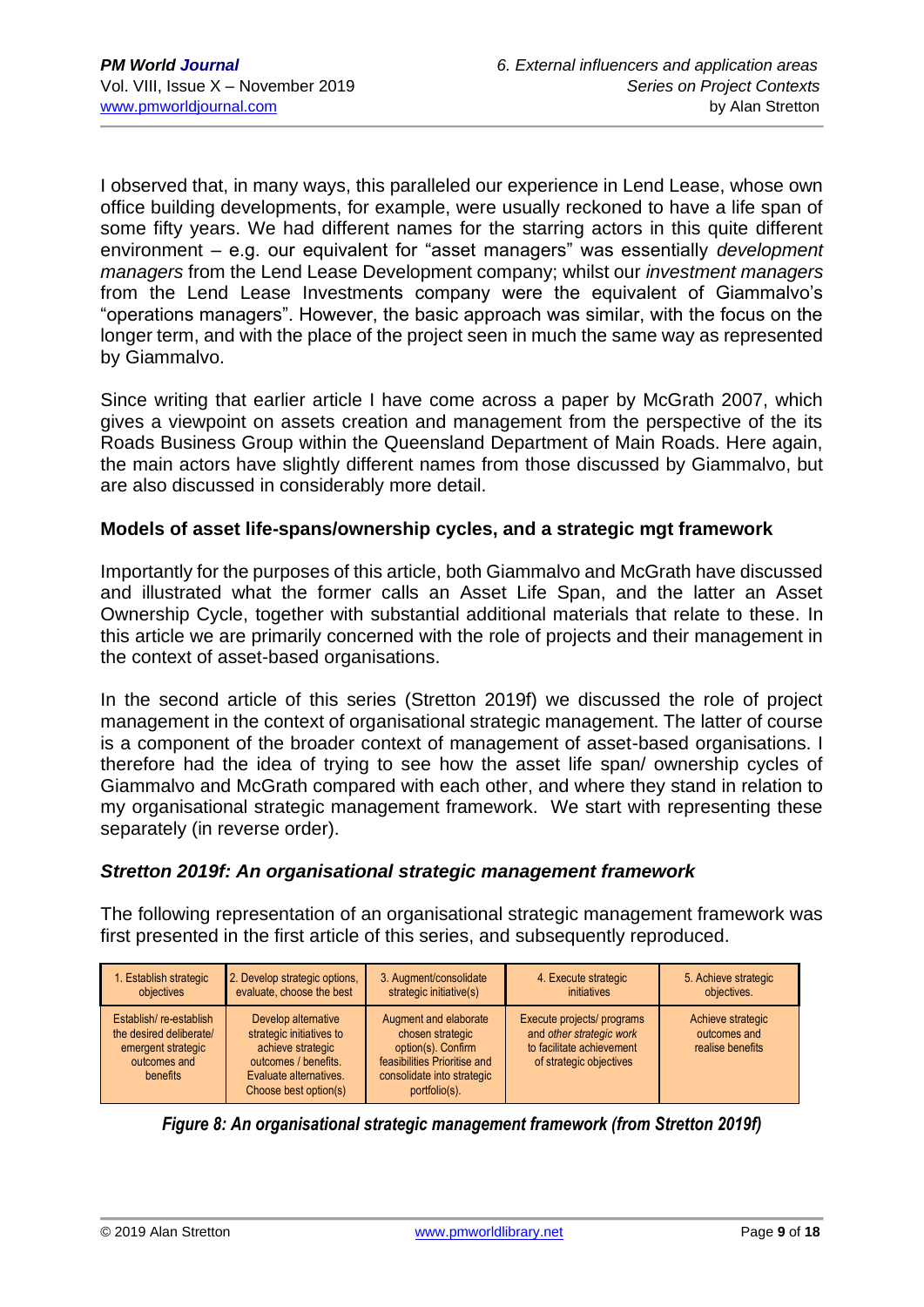# *McGrath 2007: An asset ownership cycle*

The following diagram is based on a rather more elegantly presented asset ownership cycle model in McGrath 2007, showing the basic components of an asset ownership life cycle.



*Figure 9: An asset ownership cycle (adapted from McGrath 2007)*

# *Giammalvo 2019: Asset life span*

The following phases of an asset life span are extracted from Giammalvo's Figure 1, which is a very substantial model concerned with integrated asset, portfolio, program (operations) and project life spans.

| <b>Explore</b><br>several<br>concepts | Narrow to<br>a few<br>options | Select the<br>best<br>option | Initiate & plan<br>the proposed<br>project | Create the<br>I product of the I product of the I product of the<br>project | <b>Exploit the</b><br>project | Dispose of the<br>project |
|---------------------------------------|-------------------------------|------------------------------|--------------------------------------------|-----------------------------------------------------------------------------|-------------------------------|---------------------------|
|                                       |                               |                              |                                            |                                                                             |                               |                           |

| Figure 10: Phases of an asset life span, sourced from Giammalvo 2019, Figure 1 |  |  |  |
|--------------------------------------------------------------------------------|--|--|--|
|--------------------------------------------------------------------------------|--|--|--|

#### *Aligning the above three models*

In the following assemblage, we have used only the stage headings of Figure 8, and presented Figure 9 in linear format, but with the *operations* component overlapping the post-delivery activities of *maintenance* and *rehabilitation.*

| Organisation<br><b>Strategic</b><br><b>Framework</b> | strategic<br>objectives | Establish | 2. Develop strategic options,<br>evaluate, choose the best |                                                                                      |                                 | 3. Augment<br>consolidate strategic<br>initiative(s) | 4. Execute<br>strategic<br>initiatives  | 5. Achieve strategic objectives.   |                 |                                             |
|------------------------------------------------------|-------------------------|-----------|------------------------------------------------------------|--------------------------------------------------------------------------------------|---------------------------------|------------------------------------------------------|-----------------------------------------|------------------------------------|-----------------|---------------------------------------------|
| <b>Asset Ownership</b><br>Idea<br>Cycle (McGrath)    |                         |           |                                                            | <b>Operations</b><br>Delivery<br>Strategic planning<br>Maintenance<br>Rehabilitation |                                 |                                                      |                                         |                                    | <b>Disposal</b> |                                             |
| <b>Asset Life Span</b><br>Phases (Giammalvo)         |                         |           | <b>Explore</b><br>several<br>concepts                      | Narrow<br>to a few<br>options                                                        | <b>Select</b><br>best<br>option | Initiate & plan<br>the proposed<br>project           | Create the<br>product of<br>the project | Exploit the product of the project |                 | Dispose of the<br>product of the<br>project |

*Figure 11: Aligning Figures 8, 9 and 10*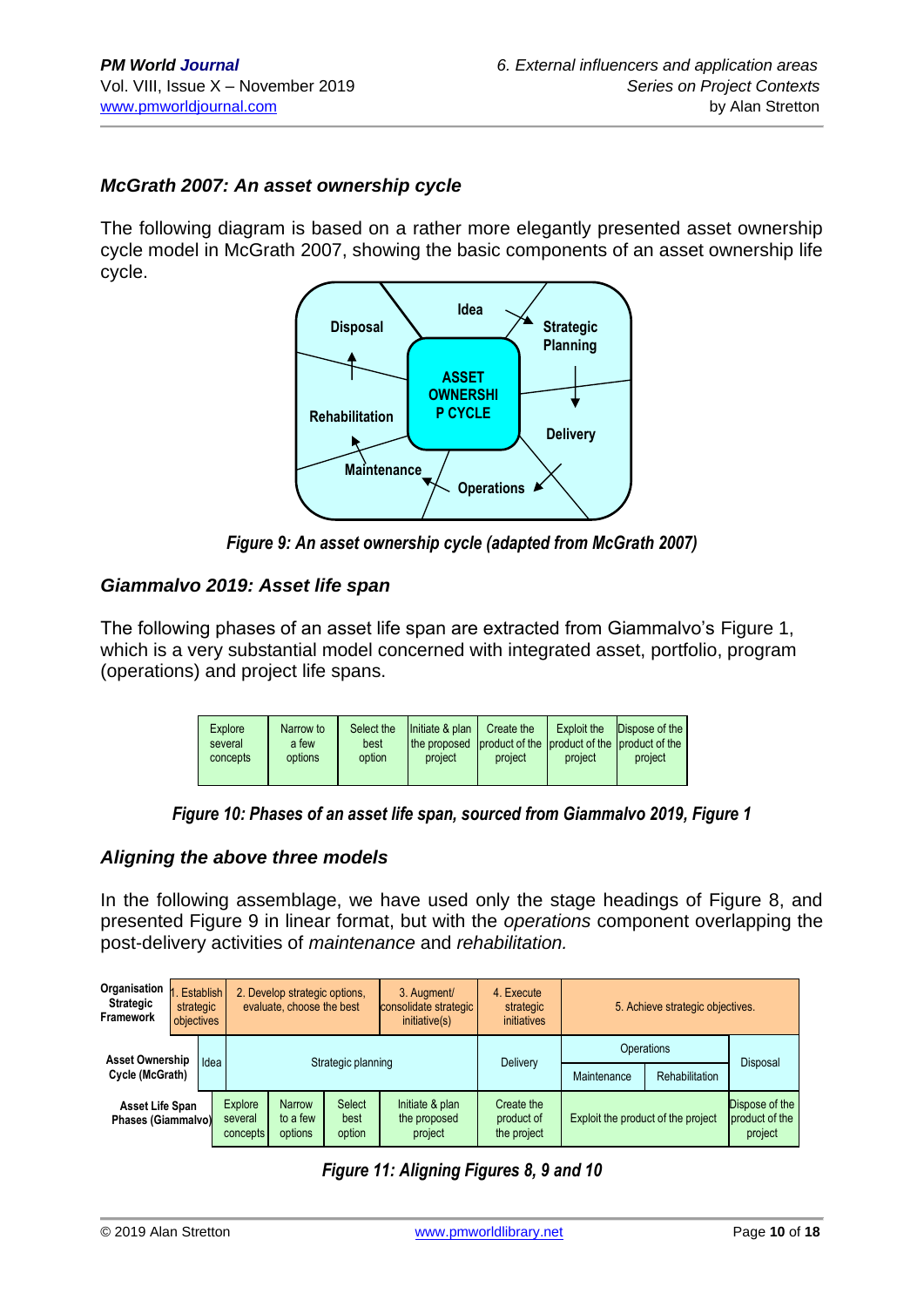The basic components of these three models appear to align quite well, in spite of differences in the levels of detailing of various components of each. The emphasis above appears to be more on the strategic planning side, partly because it was a primary concern for me in an earlier article in discussing projects in the context of the organisational strategic framework.

### *Time-span considerations*

However, in terms of the relative durations of the above phases/stages, *operations* can occupy some fifty years with office building assets for example, and substantial, and sometimes even longer durations for other types of assets.

Figure 12 below depicts a summarised form of Figure 11 on a proportionate time scale, using the 50-year office building operational period, and a 5-year planning and delivery period.





It can be seen that, in this example, all the pre-operations activities occupy only about one tenth of the total operational time for this office building asset. This helps illustrate one of the reasons why the operation of a long-term productive asset is normally the dominant business concern of the organisation that "creates, acquires, expands, develops, maintains, repairs and eventually disposes of" that asset (to use Giammalvo's descriptor of asset management).

We now turn to look broadly at overall governance and management issues at various stages of the business overall, the asset life span, and the place of projects and their management within that context.

# **Governance and management of various aspects of asset-based organisations**

In looking a little further at the governance and management of various aspects of assetbased organisations, I will be discussing the contributions by Giammalvo 2019, McGrath 2007, and our own experiences many years ago in Lend Lease. The types of organisational arrangements in each case, and the nature of the assets involved, are very different, so that the challenge will be to find common threads in their governance and management arrangements, and of the place of projects within the contexts of such arrangements.

#### *Organisational/corporate management*

McGrath encapsulates key features of the organisational/corporate management role as follows.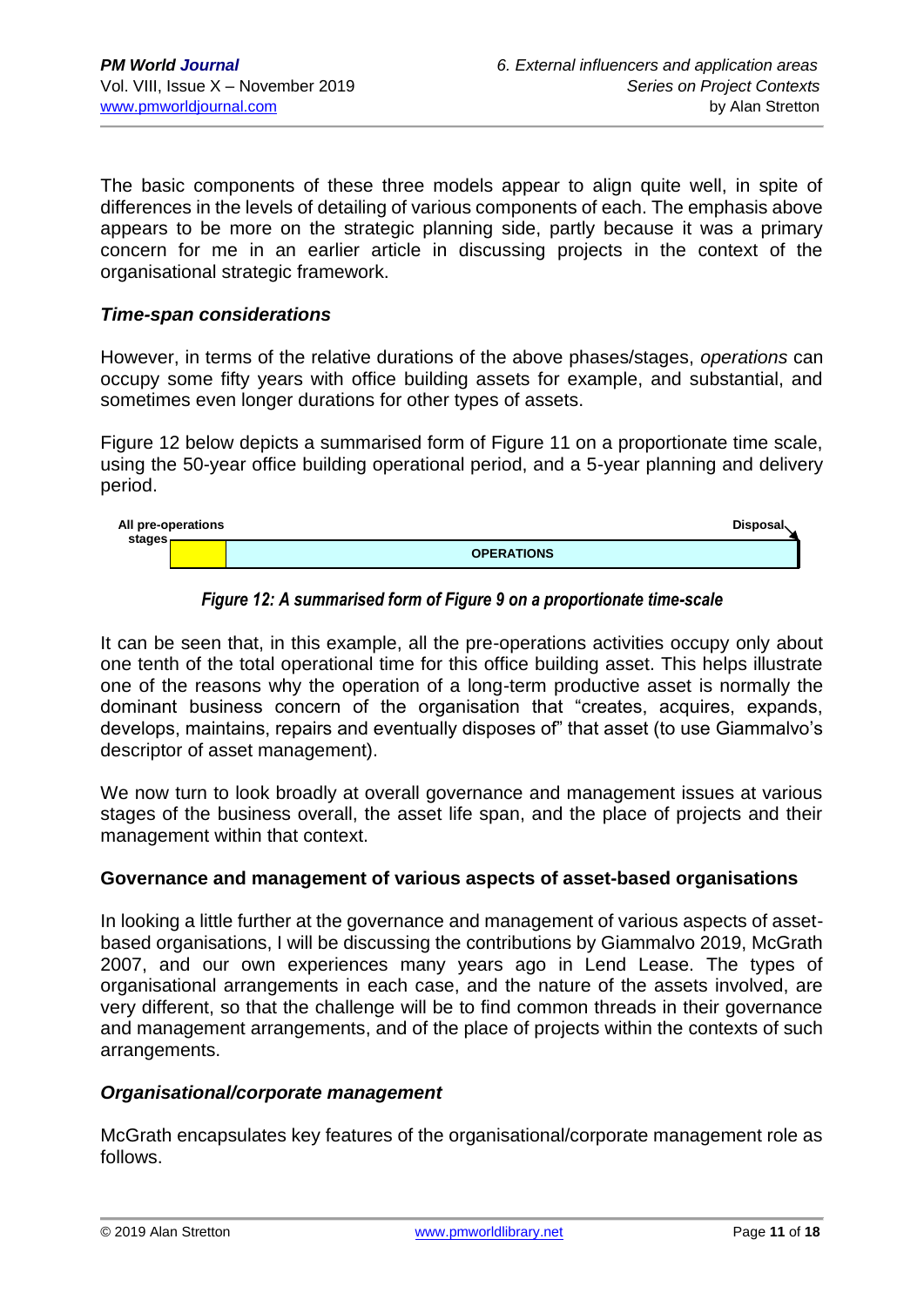Corporate management is accountable to its shareholders/minister for delivering the products/services it was established to provide. Corporate management is therefore responsible for determining the structuring of its business/portfolios, and for setting the strategic direction for the whole organisation, through developing the organisational strategic plan. ……

McGrath goes on to point out that corporate management occurs on a longer time horizon than its business or portfolios that achieve its corporate objectives. Lend Lease Corporation is a good example of this. It has many businesses run by various operating companies. Some of these businesses have come and gone, but the corporate entity continues to thrive.

In discussing asset-based organisations, we are really talking about the business units of those organisations that are asset-based, and the contribution that those assets make to the achievement of the corporate objectives. We therefore move on to look at the management of such asset-based business units.

#### *Management of asset-based businesses*

Essentially, managers of businesses that develop and operate long-term productive assets have the overall responsibility for all aspects of those businesses, and for ensuring that they make their planned contributions to the achievement of the corporate objectives. As McGrath puts it,

*Realisation of business objectives is therefore the responsibility of business (portfolio) management, …*

We will now look at the management of asset-based businesses in a little more detail, starting with identifying three primary stages to these processes.

# *Primary stages of asset-based business management*

I start by reproducing Figure 11, and appending three primary stages of asset-based business management as they best appear to correspond with the mixture of more detailed activities in the three frameworks in Figure 11.

| Organisation<br><b>Strategic</b><br>Framework                                                 | strategic<br>objectives | Establish | 2. Develop strategic options.<br>evaluate, choose the best |                               |                                 | 3. Augment<br>consolidate strategic<br>initiative(s) | 4. Execute<br>strategic<br>initiatives  | 5. Achieve strategic objectives.                    |                |                                              |
|-----------------------------------------------------------------------------------------------|-------------------------|-----------|------------------------------------------------------------|-------------------------------|---------------------------------|------------------------------------------------------|-----------------------------------------|-----------------------------------------------------|----------------|----------------------------------------------|
| <b>Asset Ownership</b><br>Idea<br>Cycle (McGrath)                                             |                         |           |                                                            |                               | Strategic planning              |                                                      | Delivery                                | Operations                                          |                | Disposal                                     |
|                                                                                               |                         |           |                                                            |                               |                                 |                                                      |                                         | Maintenance                                         | Rehabilitation |                                              |
| Asset Life Span<br>Phases (Giammalvo)                                                         |                         |           | Explore<br>several<br>concepts                             | Narrow<br>to a few<br>options | <b>Select</b><br>best<br>option | Initiate & plan<br>the proposed<br>project           | Create the<br>product of<br>the project | Exploit the product of the project                  |                | Dispose of the<br>Iproduct of the<br>project |
|                                                                                               |                         |           |                                                            |                               |                                 |                                                      |                                         |                                                     |                |                                              |
| Management<br>(1) BUSINESS/ASSET STRATEGIC<br>of asset-based<br><b>PLANNING</b><br>businesses |                         |           |                                                            |                               |                                 | (2) DEVELOPING AND<br><b>DELIVERING THE ASSET(S)</b> |                                         | (3) BUSINESS/ASSET OPERATIONAL<br><b>MANAGEMENT</b> |                |                                              |

*Figure 13: Adding three primary stages of asset-based business management to Figure 11*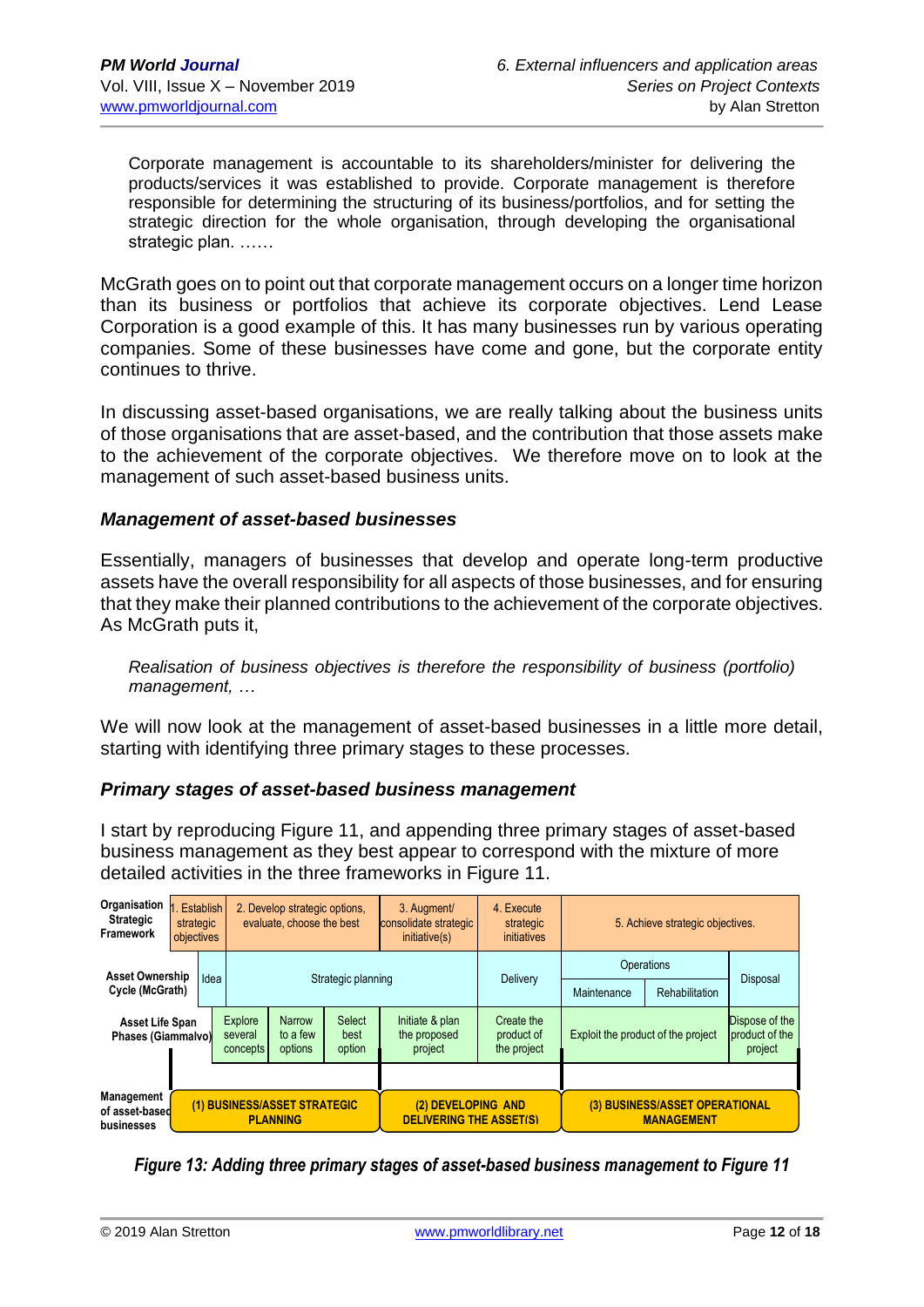These three primary stages correspond closely with both the *Organisational Strategic Framewor*k and Giammalvo's *Asset Life Span*. Although the strategic section of McGrath's *Asset Ownership Cycle* is more generalised, his later figure entitled *Business Management Process Flow* is as closely corresponding as the other two.

The titles of these three primary stages are my own. We now look at each in turn.

# *(1) Business/asset strategic planning*

Strategic planning becomes a much more encompassing and detailed set of processes in the business/asset context than it does with shorter-term strategic initiatives. As McGrath observes,

Corporate strategic plans for large organisations typically do not go to the level of detail needed to determine strategy for their individual businesses …

This was certainly the case in Lend Lease, in which I was involved for many years in strategic planning at both the corporate level, and for one of its operating companies, Civil & Civic. Where our own office buildings and other commercial developments were concerned, the business/asset strategic planning was undertaken by the operating company specifically responsible for these, namely Lend Lease Development.

McGrath describes this set of processes as *Business/Portfolio/Strategic Planning*, and nominates the following basic steps.



*Figure 14: Typical processes for business/asset strategic planning, derived from McGrath 2007*

It can be seen that these processes are very much in the spirit of those of the corresponding sections of Giammalvo *Asset life span* and my earlier *Organisational strategic framework*, but with a substantial whole-of-business overlay.

# *(2) Developing and delivering the asset(s)*

This is the stage in which the assets are developed and delivered by projects. The place of the latter in the broader context of business/asset management at large is expressed by McGrath as follows.

….an organisation must maintain and operate the assets that its projects produce. Organisations, whether they are corporations or government departments, will usually seek to exist for a long time. …. Projects must fit within asset management and operational environments, ….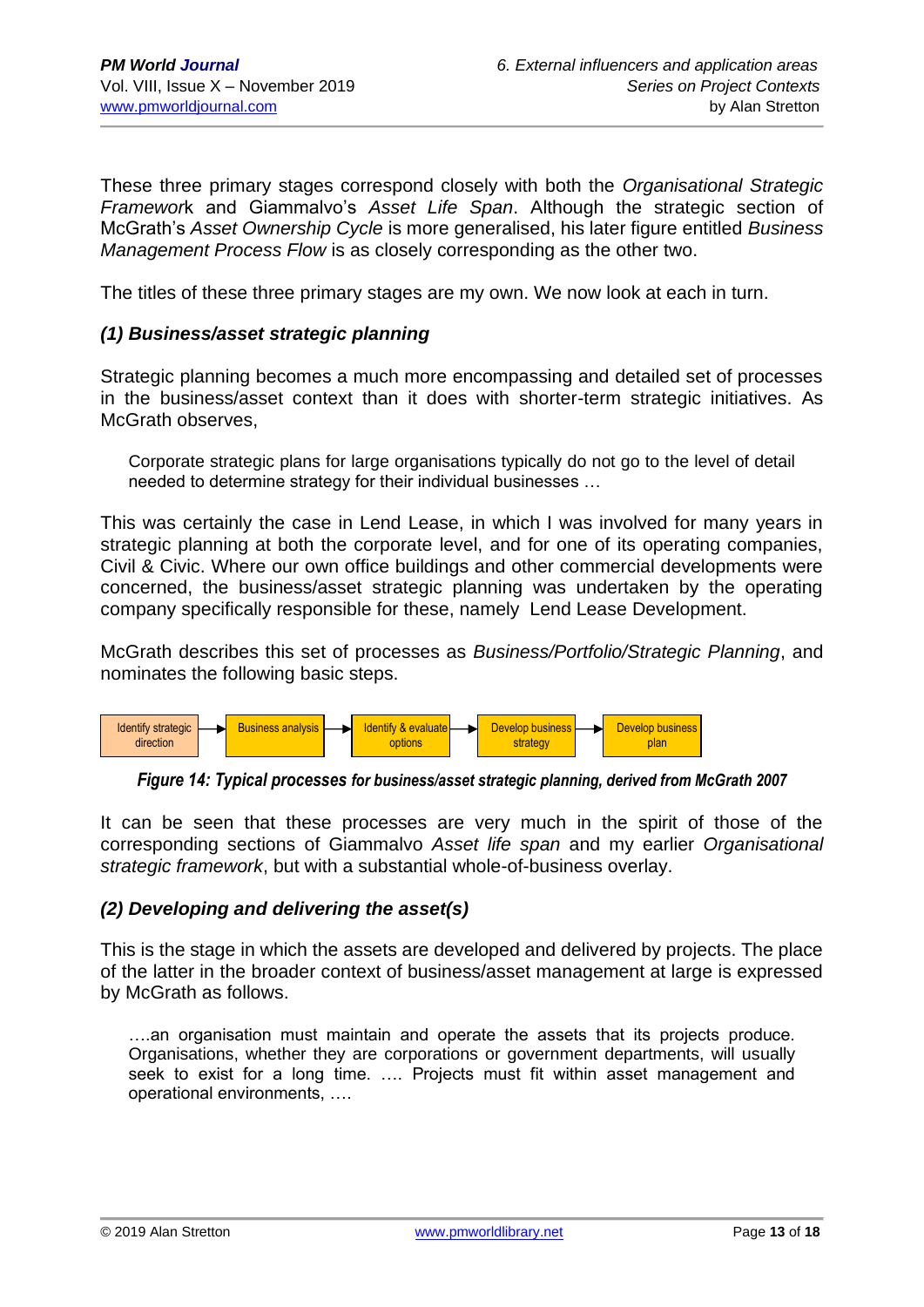This is also the stage in which we find a substantial difference between the way McGrath depicts this stage, and how it is depicted in the other two models. We start with the latter. The relationship between projects and the Organisational strategic framework was discussed in the first two article of this series, and is broadly summarised in the upper section of Figure 15 below. It can be seen that it closely resembles the depiction of this stage by Giammalvo in his *Asset Life Span* phases.

|                                                      |                                      |                                       |                                                            |                                 | <b>Project Feasibility</b><br>and Definition<br><b>Phases</b> | <b>Project Design</b><br>and Execution<br>Phases |                                    |                                             |
|------------------------------------------------------|--------------------------------------|---------------------------------------|------------------------------------------------------------|---------------------------------|---------------------------------------------------------------|--------------------------------------------------|------------------------------------|---------------------------------------------|
| Organisation<br><b>Strategic</b><br><b>Framework</b> | Establish<br>strategic<br>objectives |                                       | 2. Develop strategic options.<br>evaluate, choose the best |                                 | 3. Augment<br>consolidate strategic<br>initiative(s)          | 4. Execute<br>strategic<br><i>initiatives</i>    | 5. Achieve strategic objectives.   |                                             |
| Asset Life Span<br>Phases (Giammalvo)                |                                      | <b>Explore</b><br>several<br>concepts | <b>Narrow</b><br>to a few<br>options                       | <b>Select</b><br>best<br>option | Initiate & plan<br>the proposed<br>project                    | Create the<br>product of<br>the project          | Exploit the product of the project | Dispose of the<br>product of the<br>project |

*Figure 15: Depictions of developing and delivering the assets in the Organisational Strategic Framework and in Giammalvo 2019*



*Fig. 16: Depicting McGrath's*

Now, the above depictions of developing and delivering the assets are based on projects, and are relatively straightforward. However, McGrath's representation of what appear to cover the same primary stage in his diagram on *Business Management Process Flow* is much more complex. This has been adapted as shown in Figure 16 to the left, and it can be seen that program management is depicted as having a prominent role to play prior to the traditional project management phases.

If I am interpreting him correctly, McGrath's approach to developing and delivering the assets reflects a situation in a much more complex organisational environment than the other two models, and with a multitude of assets to be developed and managed over very long time frames. Certainly, in the text of his paper, McGrath's approach to business/assets management gives a much more prominent role to program management than I have seen in most other discussions on this and related topics.

**steps for primary stage (2)** For example, McGrath discusses their role as follows.

A program manager can manage any collection of projects, selected by any means, as a program. Responsibility for developing criteria and recommending a selection of projects and maintenance activities for the program may also rest with a program manager. However, accountability for allocating specific projects or directing project selection methods or accepting or rejecting the program manager's recommendations rests with the program sponsor or program customer or business outcome owner, whose collective responsibility it is to tailor and package programs…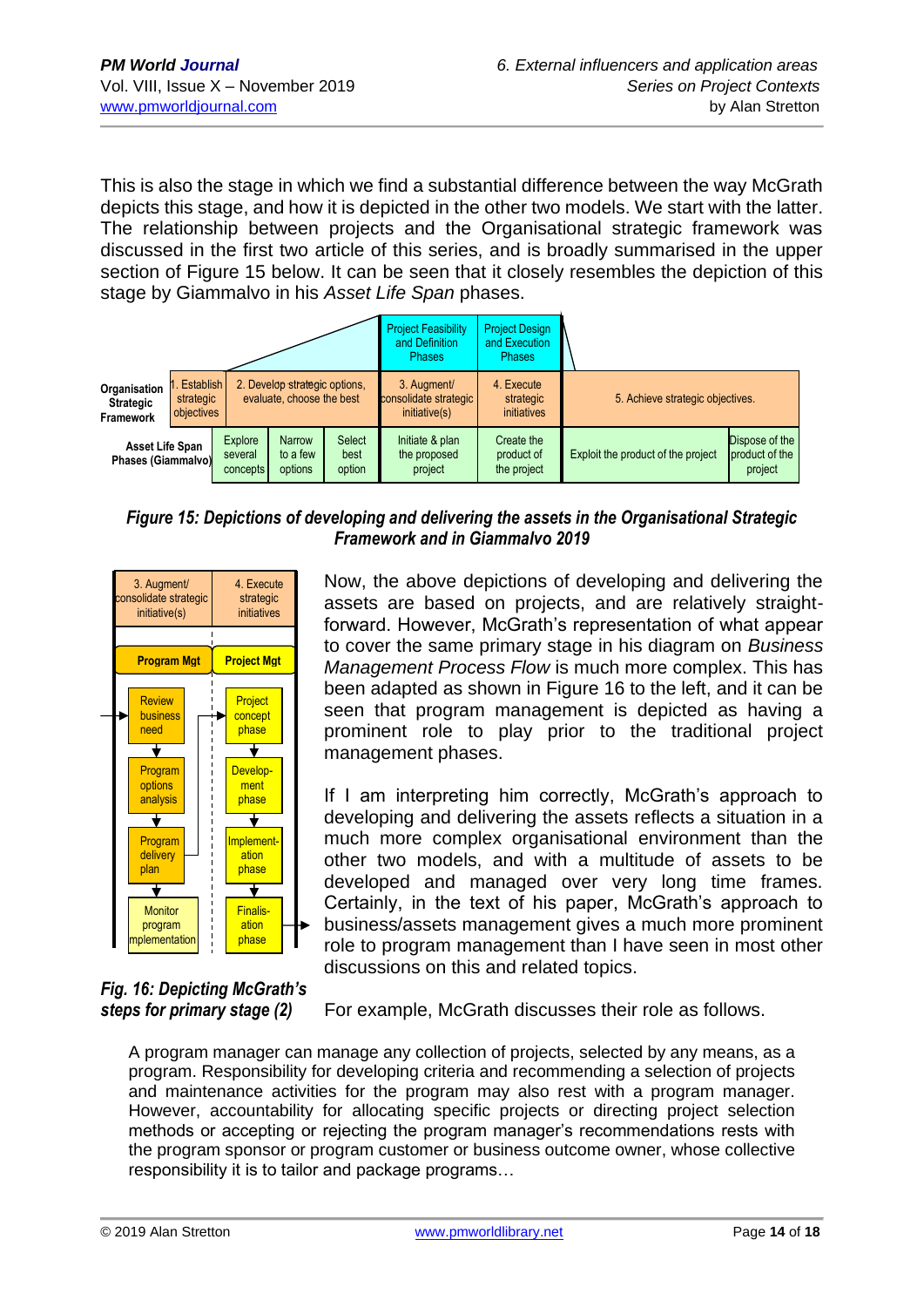These types of broader responsibilities are not inconsistent with my use of the descriptor *strategic initiatives,* rather than *projects,* in the organisational strategic framework's stages 3 and 4. This more inclusive descriptor was used to include *other strategic work* which normally needs to be undertaken along with projects. Many writers regard program management as covering both, as evidently McGrath also does. However, other writers have different perceptions of the nature of program management, which is one reason I did not adopt this descriptor.

It is also good to see program management being involved early in the strategic process, as indicated in the second sentence of the above quotation. This implies a high level of organisational maturity, which one would like to see in more companies.

Finally, it is evident that ways in which program/project management contributes to the development and delivery of assets can vary widely, from the quite complex processes discussed by McGrath, to the rather simple process we used in Lend Lease, where Lend Lease Development simply engaged Civil & Civic to do this work on an individual project by project basis.

# *(3) Business/asset operational management*

This is the pay-off period for the organisation's investment in the asset. In the case of Lend Lease, Civil & Civic delivered the commercial building to the Lend Lease Investments company, which was responsible for operating this asset and achieving the long-term business objectives. This is also the stage which can occupy very long lifespans – in the case of LL Investments, of the order of fifty years for managing a commercial building asset, as illustrated earlier in Figure 10.

Giammalvo describes the responsible people for this primary stage simply as Operation Managers, whilst McGrath depicts this responsibility as a key part of the Business Management processes – although particular responsibilities under the Business Management umbrella are quite varied. Neither writer discusses issues related to changes of personnel over long operational periods.

As regards projects, in addition to their part in creating assets in the first place, projects have a part to play in most operational situations with long-term assets. In the course of operations, these assets need to be maintained, and often enhanced or rehabilitated as well, as indicated in the Asset Ownership Cycle in Figure 9 and noted by McGrath as follows.

Projects produce the assets to be managed, and enhancement and some maintenance work are also projects.

In Stretton 2019g we also mentioned project management participation in assets expansion, and in replacing assets. In all the above types of cases involving the use of projects in the operational stages, Business Management (or its equivalent) retains overall accountability for associated projects, of whatever type.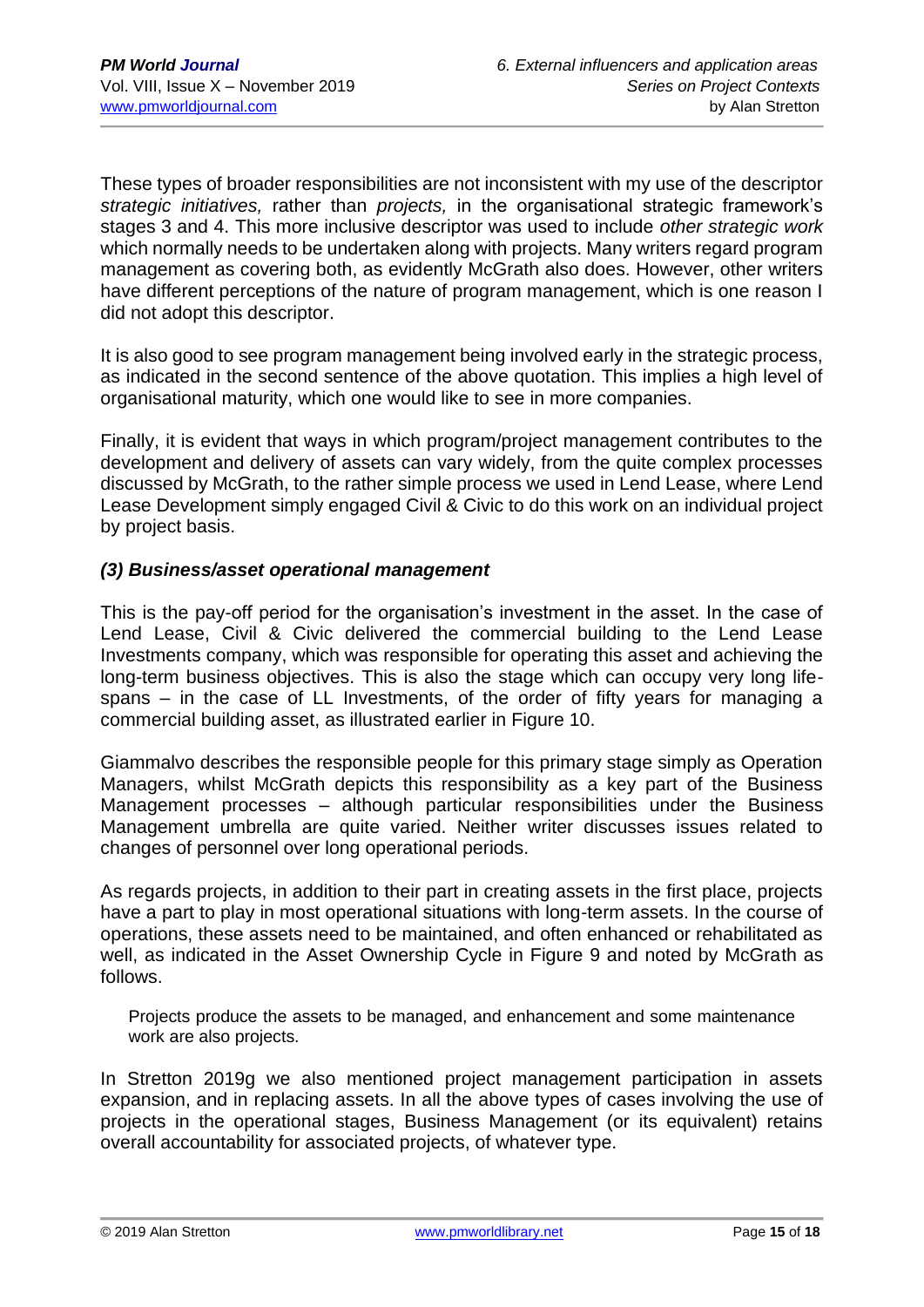In relation to assets disposal, in Lend Lease we usually undertook disposal of assets such as office buildings and shopping malls as projects. I suspect many other types of organisations may do likewise, even if they don't consciously recognise them as project activities. It is also noted that, in most cases, decisions about disposing of assets can only be made at very high levels, typically involving boards or the like.

### **Project management in the context of asset-based organisational management**

**Summarising** this major section on projects in the context of project application areas, we have focused on the context of asset-based organisations, because these tend to be dominant in at least three of the twelve applications areas identified in Figure 5, and are significant components of several of the other application areas.

We have found that, whilst projects have an important role to play in the broader context of managing asset-based organisation, they are not the most important contributors to achieving the organisation's objectives. Whilst projects in any context are only part of the means of achieving broader ends, the extended operational life spans of asset-based organisations tend to make this point even more evident.

I propose to discuss some ramifications of this in more detail in the next, and final, article of this series.

# **REFERENCES**

GIAMMALVO, Paul D. (2019). "Agile" is NOT a subset of project management, but a standalone alternative methodology that is equal to project management. *PM World Journal*, Vol. VIII, Issue III, April. [https://pmworldlibrary.net/wp-content/uploads/2019/03/pmwj80-](https://pmworldlibrary.net/wp-content/uploads/2019/03/pmwj80-Apr2019-Giammalvo-Agile-is-not-a-subset-of-project-management.pdf) [Apr2019-Giammalvo-Agile-is-not-a-subset-of-project-management.pdf](https://pmworldlibrary.net/wp-content/uploads/2019/03/pmwj80-Apr2019-Giammalvo-Agile-is-not-a-subset-of-project-management.pdf)

HUBBARD, Darrel G. & Peter W. ROGERS (2019). A VUCA*A-*Mindset and VUCA*A*- Model for project business management in the 4<sup>th</sup> Industrial Revolution. *PM World Journal*, Vol. VIII, Issue VII, August. [https://pmworldlibrary.net/wp-content/uploads/2019/08/pmwj84-Aug2019-Hubbard-](https://pmworldlibrary.net/wp-content/uploads/2019/08/pmwj84-Aug2019-Hubbard-Rogers-VUCAA-Mindset-and-VUCAA-Model-in-4th-Industrial-Revolution.pdf)[Rogers-VUCAA-Mindset-and-VUCAA-Model-in-4th-Industrial-Revolution.pdf](https://pmworldlibrary.net/wp-content/uploads/2019/08/pmwj84-Aug2019-Hubbard-Rogers-VUCAA-Mindset-and-VUCAA-Model-in-4th-Industrial-Revolution.pdf)

McGRATH, Stephen K. (2007). Integrating project, portfolio, asset and corporate management. In *Proceedings of the PMOz Conference,* Surfers Paradise, Australia. [https://eprints.usq.edu.au/24336/1/Integrating\\_project\\_program\\_portfolio\\_asset\\_and\\_corporate](https://eprints.usq.edu.au/24336/1/Integrating_project_program_portfolio_asset_and_corporate_management.pdf) [\\_management.pdf](https://eprints.usq.edu.au/24336/1/Integrating_project_program_portfolio_asset_and_corporate_management.pdf)

PACE, Michael (2019). Can complex adaptive systems help the wicked problem that is project management? *PM World Journal,* Vol. VIII, Issue VII. August. [https://pmworldlibrary.net/wp](https://pmworldlibrary.net/wp-content/uploads/2019/08/pmwj84-Aug2019-Pace-can-complex-adaptive-systems-help-wicked-project-management.pdf)[content/uploads/2019/08/pmwj84-Aug2019-Pace-can-complex-adaptive-systems-help-wicked](https://pmworldlibrary.net/wp-content/uploads/2019/08/pmwj84-Aug2019-Pace-can-complex-adaptive-systems-help-wicked-project-management.pdf)[project-management.pdf](https://pmworldlibrary.net/wp-content/uploads/2019/08/pmwj84-Aug2019-Pace-can-complex-adaptive-systems-help-wicked-project-management.pdf)

PELLS, David (2019). In an email to the author, June 21<sup>st</sup>.

PIROZZI, Massimo (2017). The stakeholder perspective. *PM World Journal,* Vol VI, Issue VI, June. [https://pmworldlibrary.net/wp-content/uploads/2017/06/pmwj59-Jun2017-Pirozzi-The-](https://pmworldlibrary.net/wp-content/uploads/2017/06/pmwj59-Jun2017-Pirozzi-The-Stakeholder-Perspective-featured-paper.pdf)[Stakeholder-Perspective-featured-paper.pdf](https://pmworldlibrary.net/wp-content/uploads/2017/06/pmwj59-Jun2017-Pirozzi-The-Stakeholder-Perspective-featured-paper.pdf)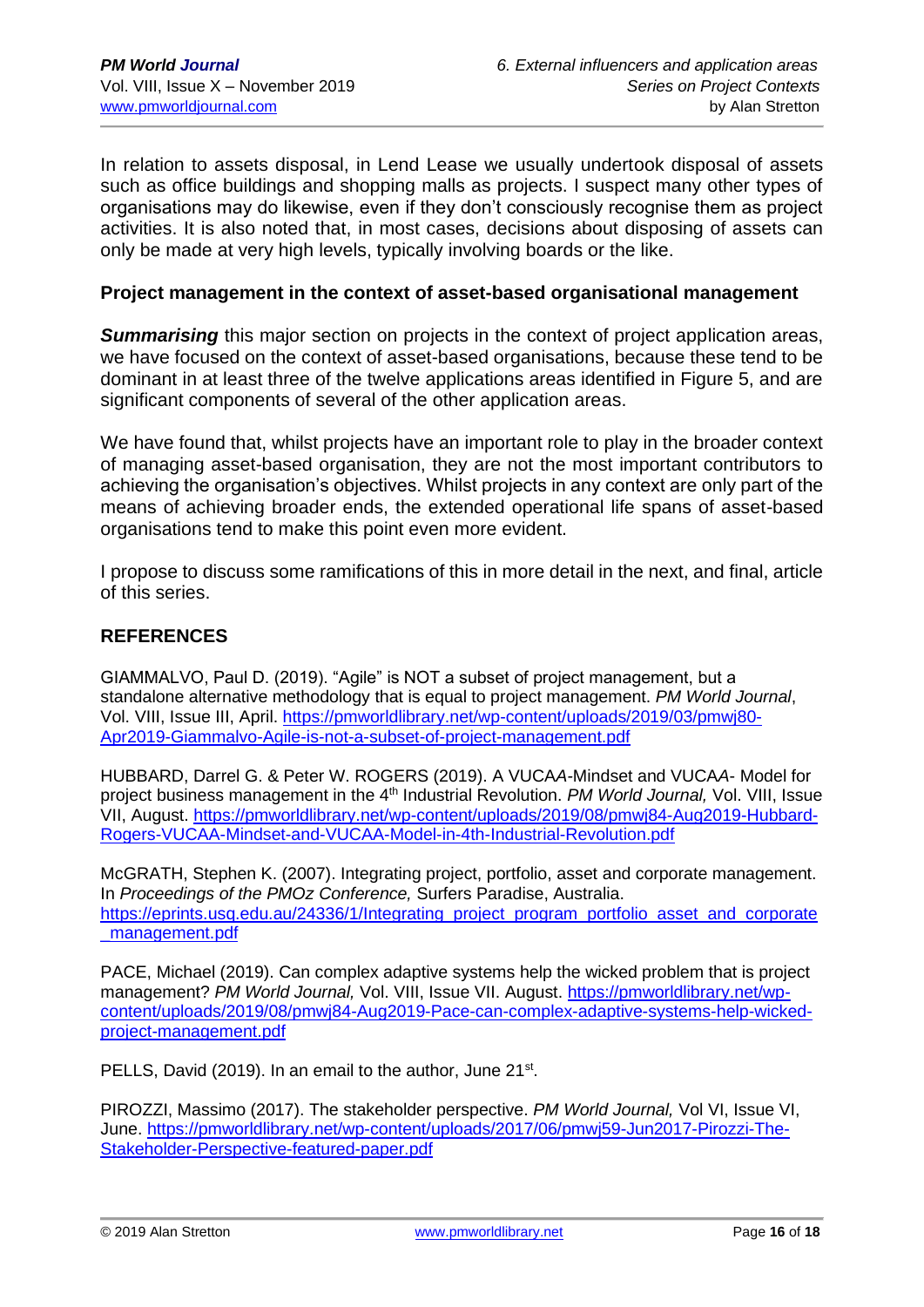PMAJ (2008). *P2M - Project and Program Management for Enterprise Innovation: Guidebook.*  Tokyo, Japan; Project Management Association of Japan (PMAJ).

SHENHAR, Aaron J. & Dov DVIR (2007). *Reinventing project management: The diamond approach to successful growth and innovation.* Boston, MA; Harvard Business School Press.

STRETTON, Alan (2019i). Series on project contexts. 5. Context of project types. *PM World Journal*, Vol VIII, Issue IX, October. [https://pmworldlibrary.net/wp](https://pmworldlibrary.net/wp-content/uploads/2019/10/pmwj86-Oct2019-Stretton-5-contexts-of-project-types-series-article.pdf)[content/uploads/2019/10/pmwj86-Oct2019-Stretton-5-contexts-of-project-types-series](https://pmworldlibrary.net/wp-content/uploads/2019/10/pmwj86-Oct2019-Stretton-5-contexts-of-project-types-series-article.pdf)[article.pdf](https://pmworldlibrary.net/wp-content/uploads/2019/10/pmwj86-Oct2019-Stretton-5-contexts-of-project-types-series-article.pdf)

STRETTON, Alan (2019h). Series on project contexts. 4. Context of project dimensions. *PM World Journal*, Vol VIII, Issue VIII, September. [https://pmworldlibrary.net/wp](https://pmworldlibrary.net/wp-content/uploads/2019/09/pmwj85-Sep2019-Stretton-4-context-of-project-dimensions-series-article.pdf)[content/uploads/2019/09/pmwj85-Sep2019-Stretton-4-context-of-project-dimensions-series](https://pmworldlibrary.net/wp-content/uploads/2019/09/pmwj85-Sep2019-Stretton-4-context-of-project-dimensions-series-article.pdf)[article.pdf](https://pmworldlibrary.net/wp-content/uploads/2019/09/pmwj85-Sep2019-Stretton-4-context-of-project-dimensions-series-article.pdf)

STRETTON, Alan (2019g). Series on project contexts. 3. Contexts of projects undertaken by supplier organisations (SOs) and by owner organisations (OOs). *PM World Journal*, Vol VIII, Issue VII, August. [https://pmworldlibrary.net/wp-content/uploads/2019/08/pmwj84-Aug2019-](https://pmworldlibrary.net/wp-content/uploads/2019/08/pmwj84-Aug2019-Stretton-projects-by-supplier-and-owner-organisations-PM-context-series-3.pdf) [Stretton-projects-by-supplier-and-owner-organisations-PM-context-series-3.pdf](https://pmworldlibrary.net/wp-content/uploads/2019/08/pmwj84-Aug2019-Stretton-projects-by-supplier-and-owner-organisations-PM-context-series-3.pdf)

STRETTON, Alan (2019f). Series on project contexts. 2. Contexts of organisational strategic management. *PM World Journal*, Vol VIII, Issue VI, July. [https://pmworldlibrary.net/wp](https://pmworldlibrary.net/wp-content/uploads/2019/07/pmwj83-Jul2019-Stretton-pm-context-series-2-organisational-strategic-context2.pdf)[content/uploads/2019/07/pmwj83-Jul2019-Stretton-pm-context-series-2-organisational](https://pmworldlibrary.net/wp-content/uploads/2019/07/pmwj83-Jul2019-Stretton-pm-context-series-2-organisational-strategic-context2.pdf)[strategic-context2.pdf](https://pmworldlibrary.net/wp-content/uploads/2019/07/pmwj83-Jul2019-Stretton-pm-context-series-2-organisational-strategic-context2.pdf)

STRETTON, Alan (2019e). Series on project contexts. 1. Representations of a variety of contexts in which impact on the management of projects. *PM World Journal*, Vol VIII, Issue V, June. [https://pmworldlibrary.net/wp-content/uploads/2019/06/pmwj82-Jun2019-Stretton-PM](https://pmworldlibrary.net/wp-content/uploads/2019/06/pmwj82-Jun2019-Stretton-PM-context-series-1-Variety-of-contexts.pdf)[context-series-1-Variety-of-contexts.pdf](https://pmworldlibrary.net/wp-content/uploads/2019/06/pmwj82-Jun2019-Stretton-PM-context-series-1-Variety-of-contexts.pdf)

STRETTON, Alan (2018j). A commentary on program/project stakeholders. *PM World Journal,*  Vol VII, Issue X, October. [https://pmworldlibrary.net/wp-content/uploads/2018/10/pmwj75-](https://pmworldlibrary.net/wp-content/uploads/2018/10/pmwj75-Oct2018-Stretton-program-project-stakeholders-commentary.pdf) [Oct2018-Stretton-program-project-stakeholders-commentary.pdf](https://pmworldlibrary.net/wp-content/uploads/2018/10/pmwj75-Oct2018-Stretton-program-project-stakeholders-commentary.pdf)